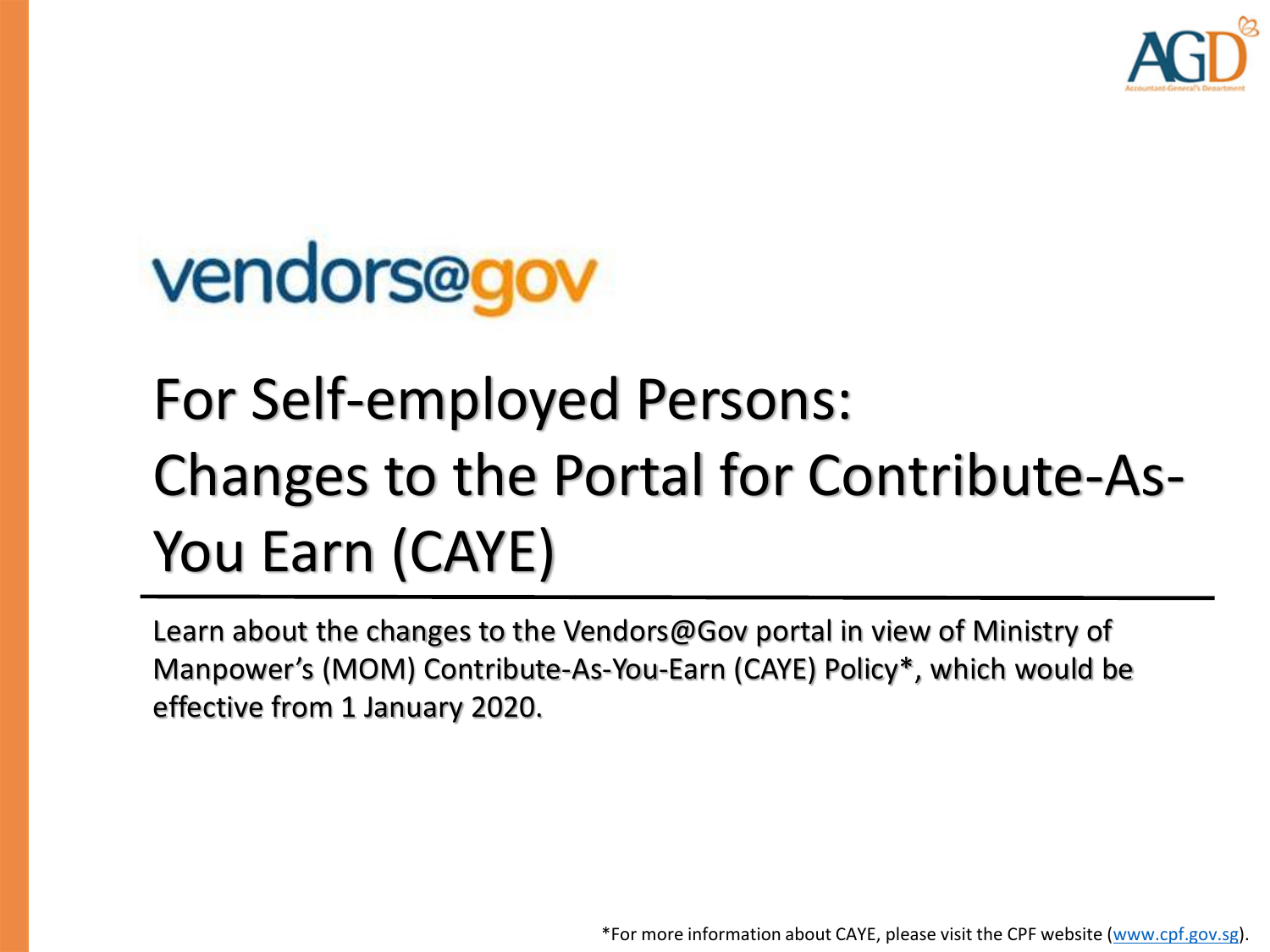Upon logging in, you will be notified via the following prompt if Contribute-As-You-Earn (CAYE) is applicable to you.

| Contribute-As-You-Earn                                                                                                                                                                                            |  |
|-------------------------------------------------------------------------------------------------------------------------------------------------------------------------------------------------------------------|--|
| Thank you for participating in Contribute-As-You-Earn (CAYE). Under CAYE, a<br>MediSave contribution (if any) is required as and when an income is earned.<br>For more information, please visit the CPF website. |  |
| $\Box$ Do not show this again<br>Close                                                                                                                                                                            |  |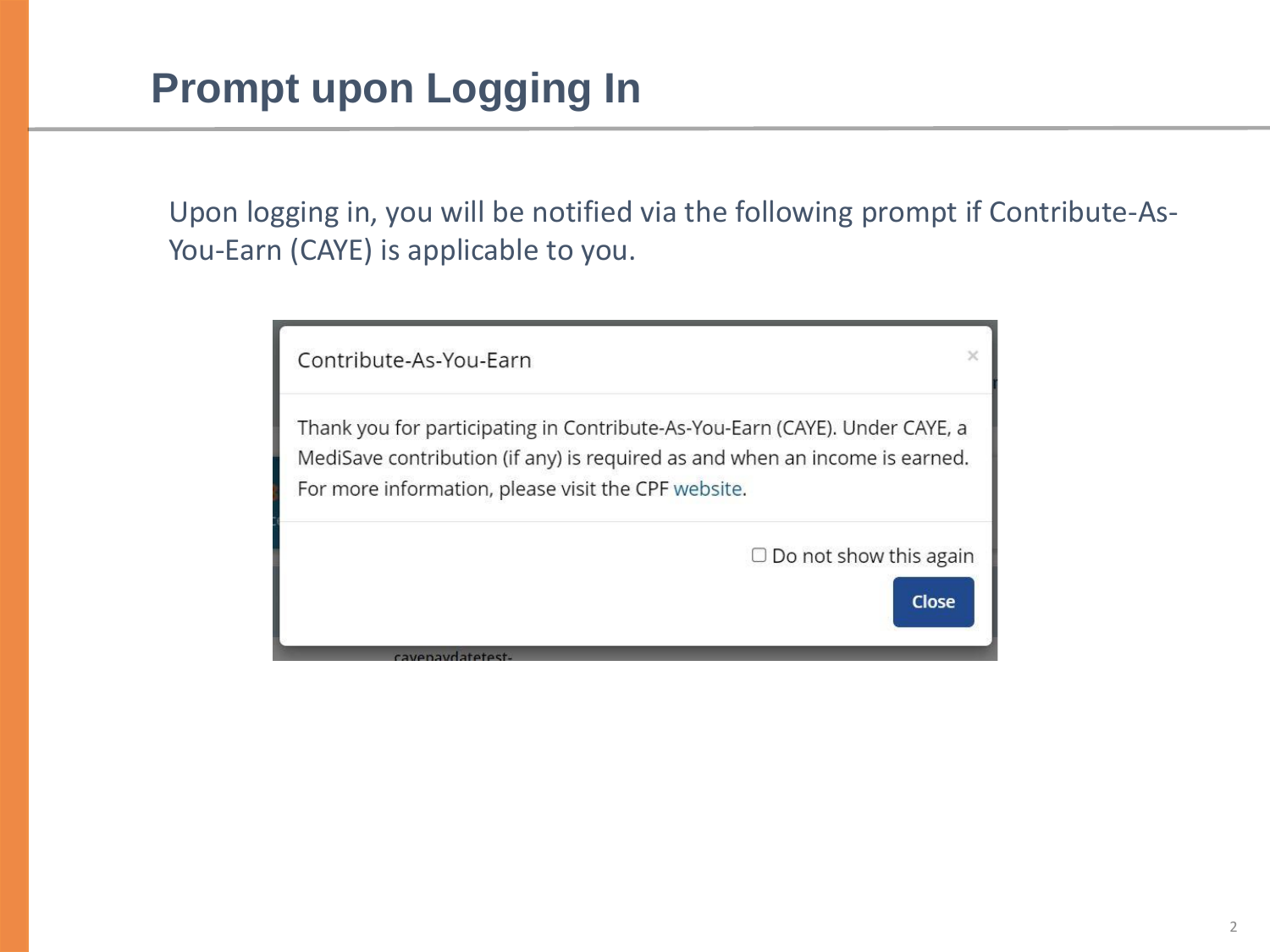#### **Prompt upon Invoice Submission**

Upon submitting your invoice, you will be notified that your invoice is subjected to CAYE i.e. CAYE-liable.

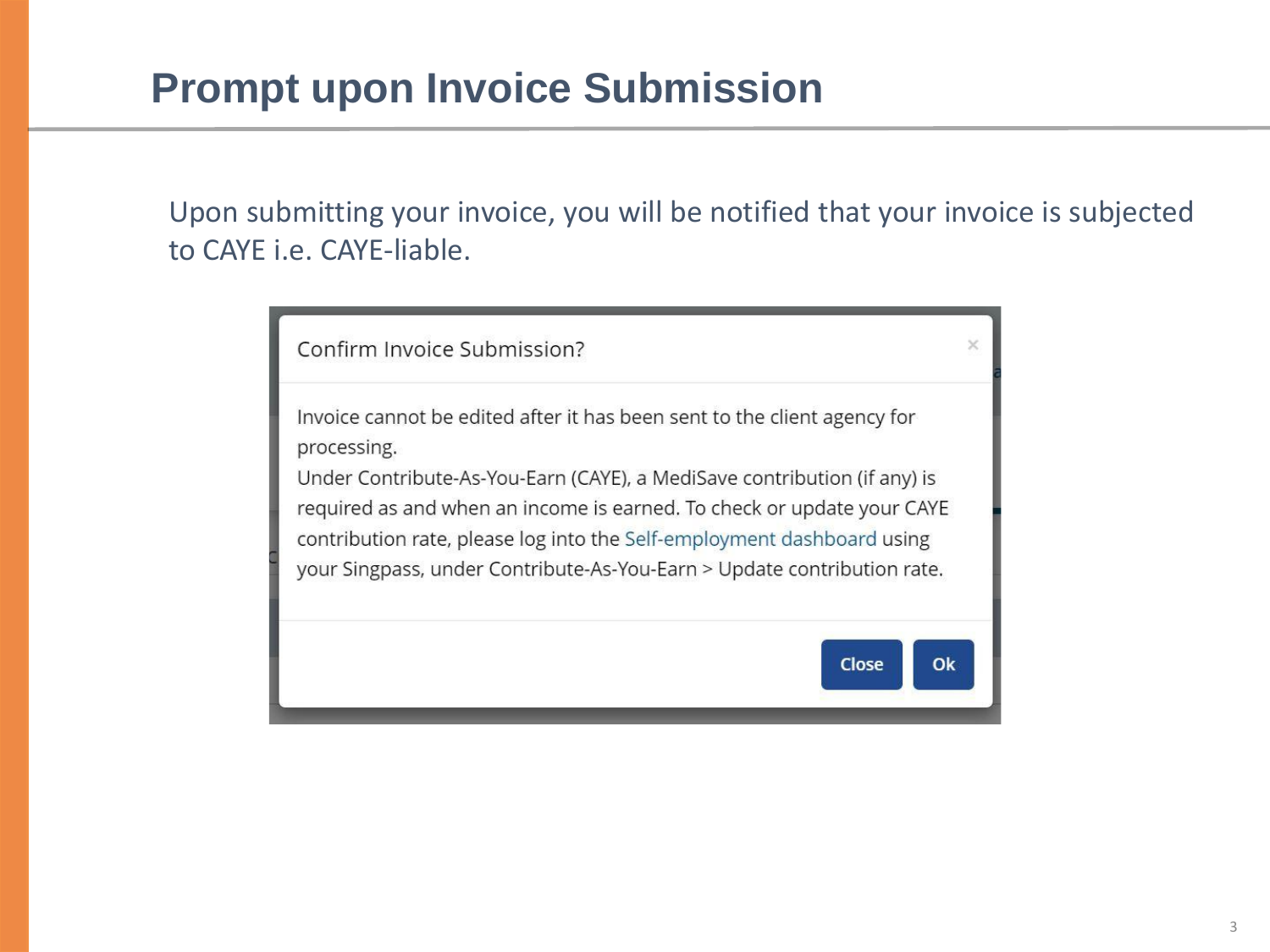### **Additional Message on the Invoice Submission Page**

Upon submitting your invoice, you will be notified that MediSave Contribution will be made automatically upon payment.

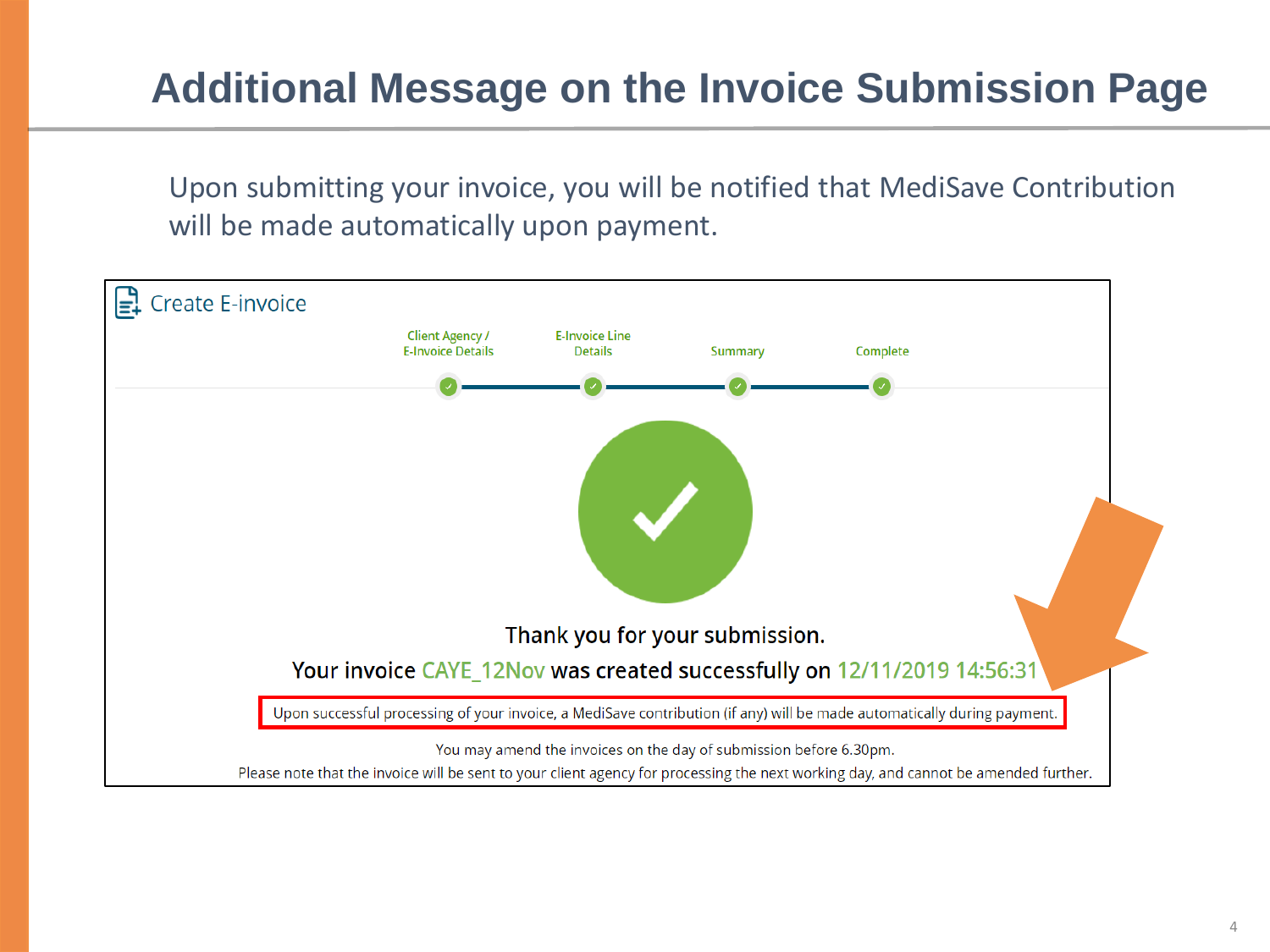Once your invoice is submitted, you may check if MediSave will be contributed for your e-invoice payment on the "e-Invoice Page" under the "Additional Details" section.

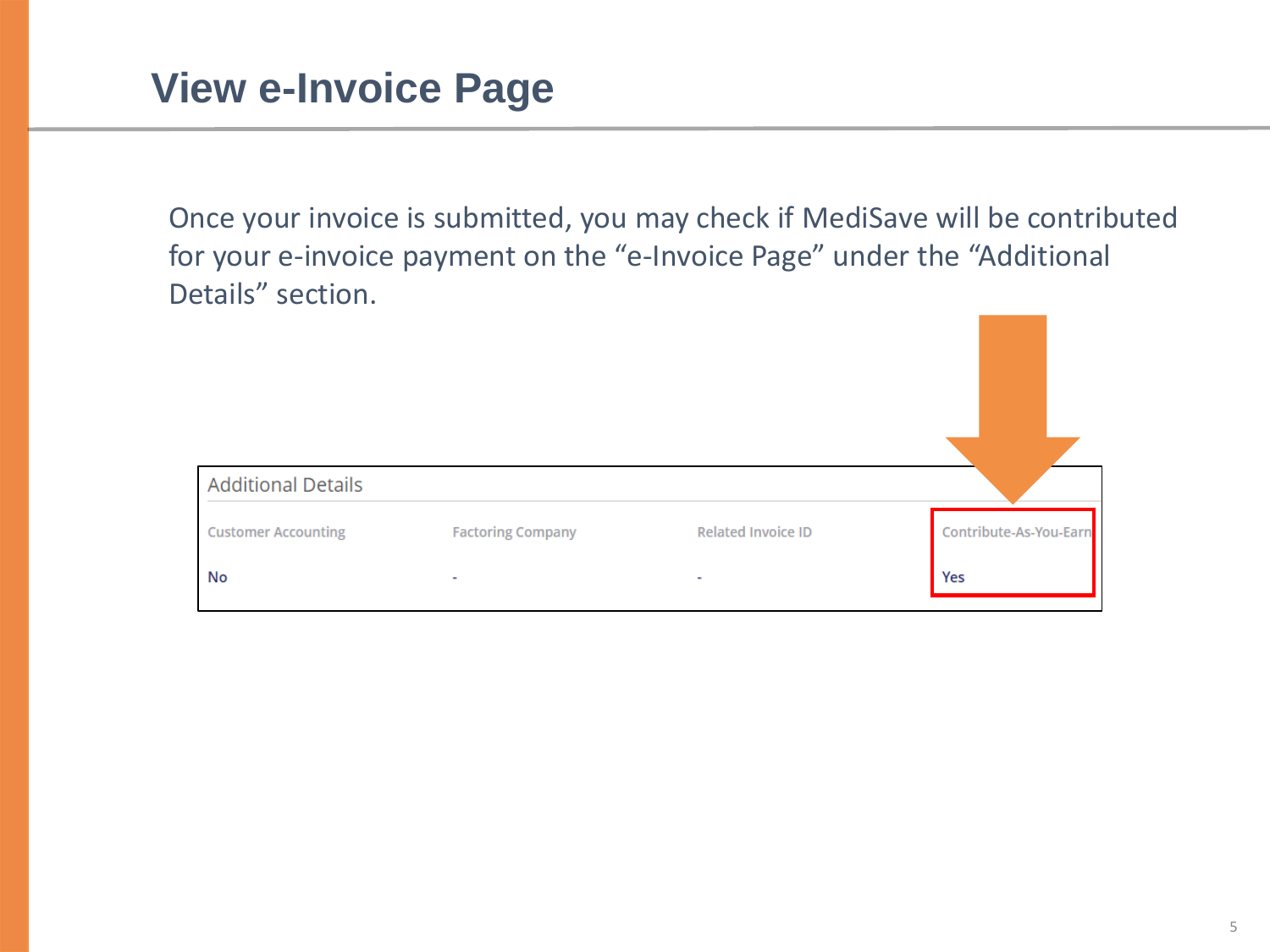#### **View e-Invoice Page (Only when transacting with NFS@Gov agencies)**

You may check for the breakdown of the Net Service Fee and MediSave Amount on the "Payment Details" section on the "e-Invoice Page" once payment has been made.

| <b>Payment Details</b> |                       |                        |                          |
|------------------------|-----------------------|------------------------|--------------------------|
| <b>Payment Date</b>    | Payment Type          | <b>Payment Amount</b>  | Payment Reference Number |
| 09/10/2019             | GIRO                  | <b>SGD 300.00</b>      | 2012201902               |
| ayee Bank              | <b>Account Number</b> | <b>Payment Message</b> | Net Service Fee          |
| <b>DBS Bank Ltd</b>    | XXXX328-9             | $\sim$                 | <b>SGD 270.00</b>        |
| <b>MediSave Amount</b> |                       |                        |                          |
| <b>SGD 30.00</b>       |                       |                        |                          |

*\*Please note that the breakdown might not be available for all agencies. You may check with the respective agencies to find out the breakdown if the payment has been made but the breakdown is not available.*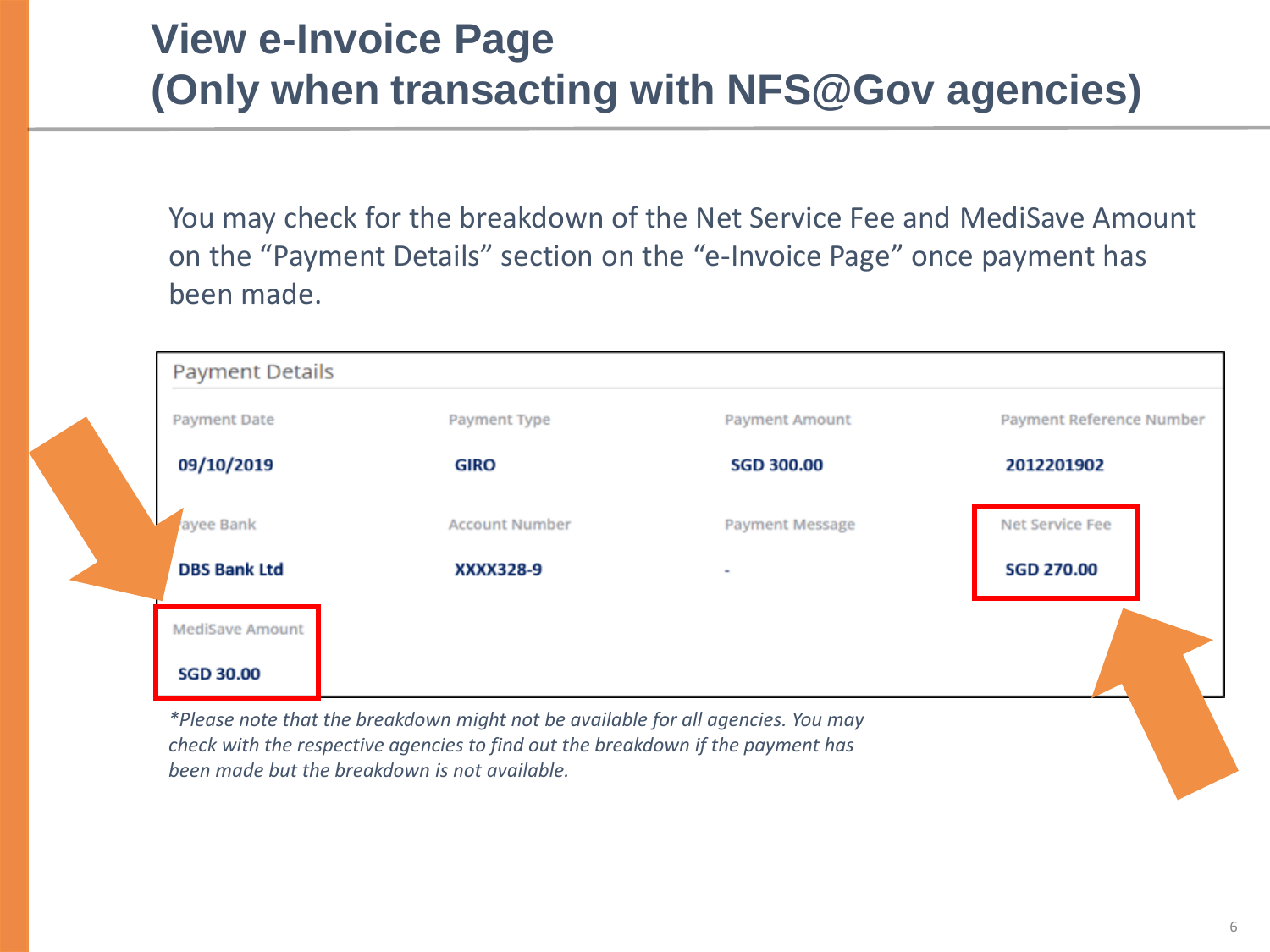#### **Remittance Advice (Only when transacting with NFS@Gov agencies)**

The existing remittance advice will be amended for payments of CAYE-liable invoices.

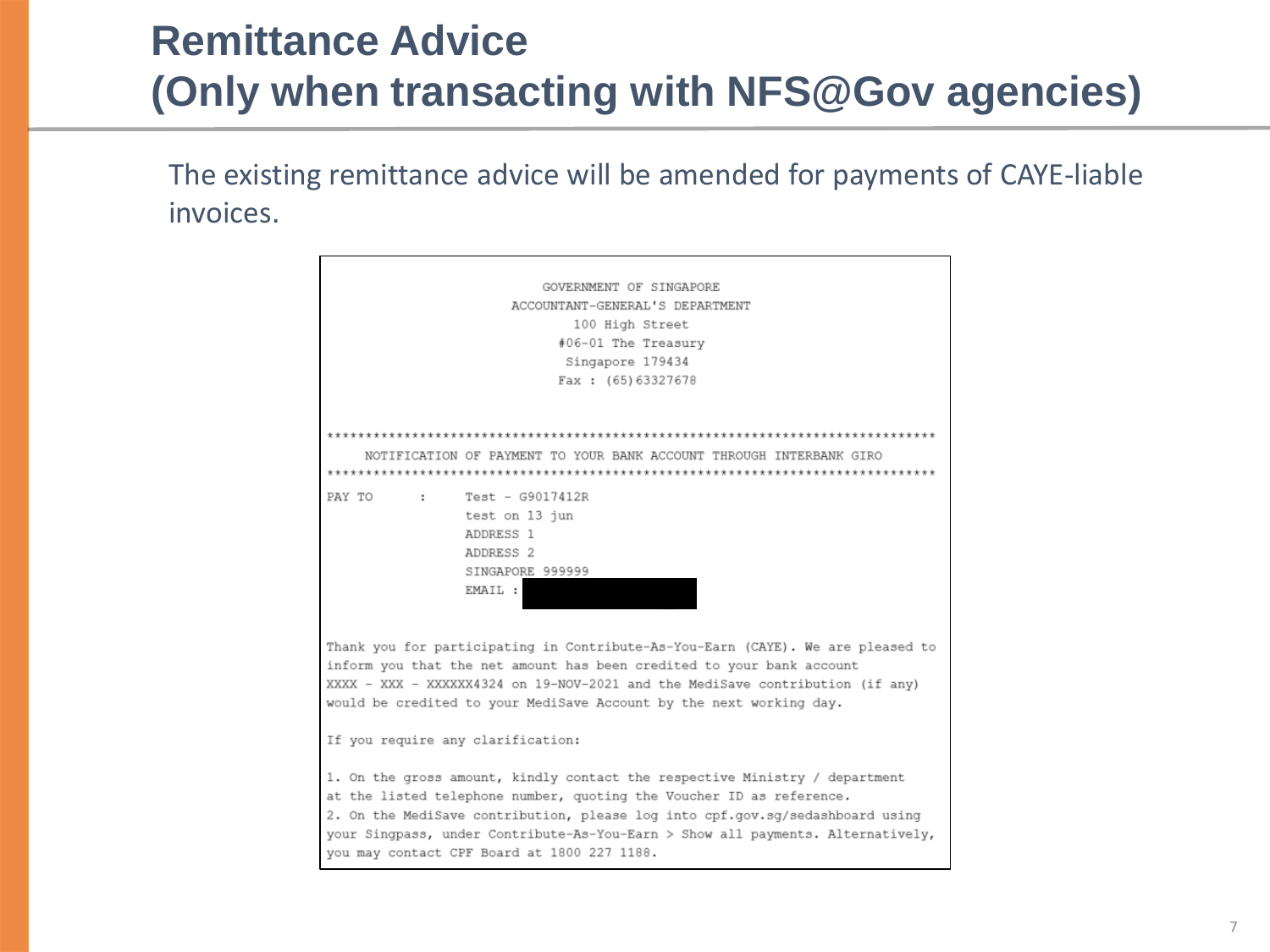#### **Remittance Advice (Only when transacting with NFS@Gov agencies)**

The revised remittance advice has been enhanced to reflect the breakdown between the Net Service Fee and MediSave Contribution amount.

|                                  | --------------------- |                   |                      |            |
|----------------------------------|-----------------------|-------------------|----------------------|------------|
| TOTAL GROSS AMOUNT (S\$):        | 4,321.00              |                   |                      |            |
| TOTAL MEDISAVE CONTR. (S\$):     | 321.00                |                   |                      |            |
|                                  | --------------        |                   |                      |            |
| CREDITED:<br>NET AMOUNT<br>(S\$) | 4,000.00              | PAYMENT REF NO. : |                      | 7000000023 |
|                                  | ===============       | VENDOR ID         | $\ddot{\phantom{a}}$ | G9017412R  |
|                                  |                       |                   |                      |            |

#### Please contact CPF Board for any queries regarding the MediSave Contribution.

2. On the MediSave contribution, please log into cpf.gov.sq/sedashboard using your Singpass, under Contribute-As-You-Earn > Show all payments. Alternatively, you may contact CPF Board at 1800 227 1188.